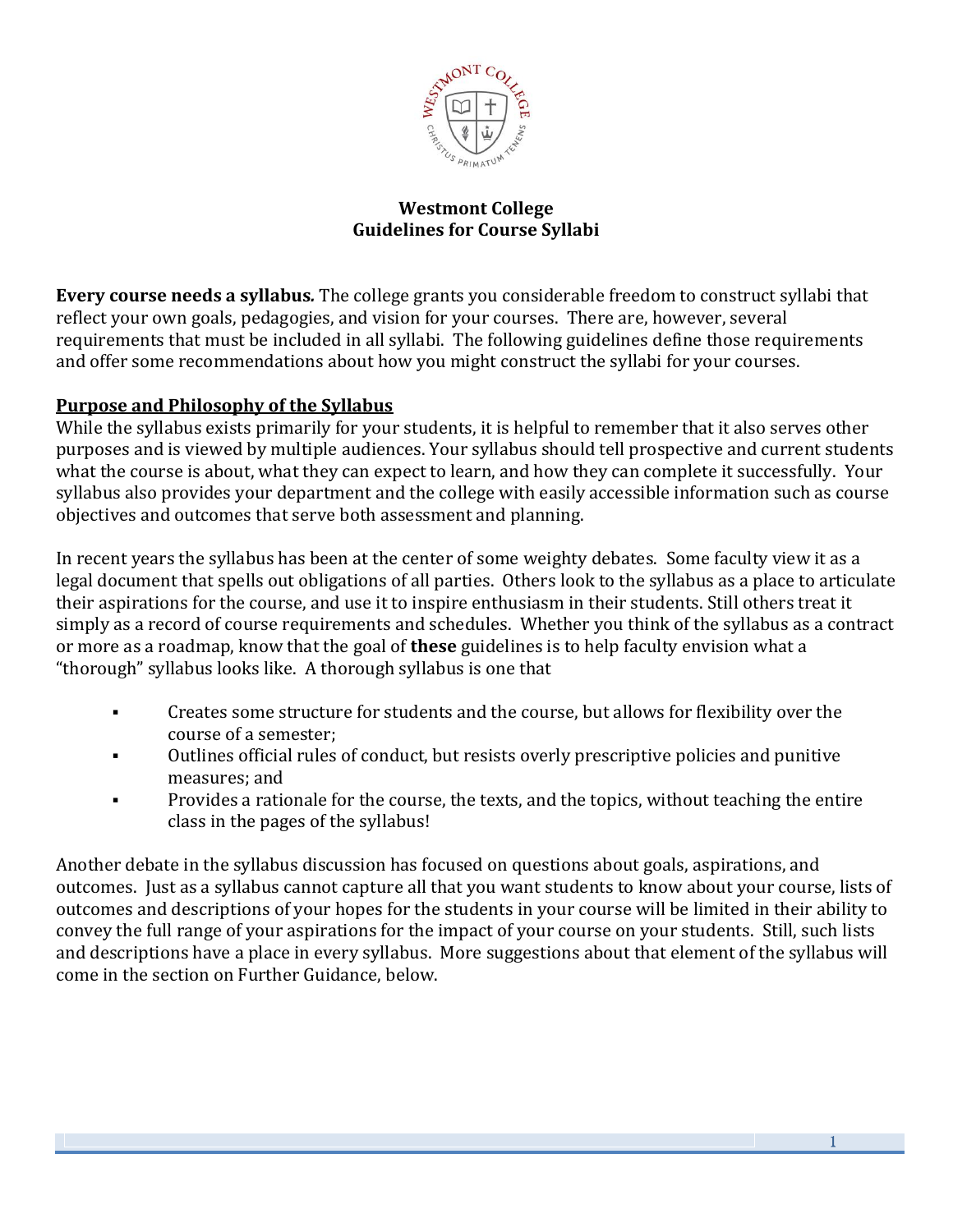**Required Elements of Your Syllabus** As an instructor, you will bring your own style and the expectations of your particular discipline to the format and content of your syllabus. But every syllabus must answer some particular questions for your students. Those questions appear below. In the case of a few of them, noted with an asterisk, further guidance and recommendations follow.

- What is the course title, number, section, term, and year?
- ◆ Where and when does the class meet?
- Who is teaching the course, where is your office, how can you be contacted, and when are your office hours?
- What books, materials, and other resources are required for this course?
- What is this course about? What will I learn? What are your aspirations for me in this course?**\***
- What are the specific learning outcomes of the course and how are they connected to the department's Program Learning Outcomes, the Institutional Learning Outcomes? **\***
- What GE requirements does this course meet and why?
- What are the main assignments and exams, and when are they due?
- What are your policies about attendance, participation, make-up work, and due dates?
- I have been diagnosed with a disability. What should I do?**\***
- What are your expectations regarding academic integrity?**\***
- What is the proposed course schedule of topics?**\***

You may choose to answer additional questions in your syllabus. Here are few to consider:

- $\triangleleft$  How should I study for this class?
- What is the homework like?
- What are the exams like?
- What additional resources might help me succeed in this course?
- Are there library resources for this course?\*

# **Further Guidance**

**What is this course about? What will I learn? What are your aspirations for me in this course?** Some professors provide a short narrative in their syllabus (1-2 paragraphs) about the content and direction of the course. It might include the college catalogue description, but often goes beyond the terse language of the catalogue. This narrative can define the purpose of the course, might set the topic of the course in the context of particular goals and trends of your discipline, and can help students perceive why this topic is intriguing, relevant and worthy of their exploration.

This section could also convey your aspirations for students in the course. Students will, of course, be evaluated on their performance on certain assignments and measured against certain "learning outcomes" (more on outcomes below). But you have many other aspirations about the hopes, abilities, curiosity, affections, and virtues that will be enriched by the course. You may want to convey something about the experience that you hope students will have working and learning together. At its best, a syllabus can reinforce the values of pursuing the topic in the context of a liberal arts community of learners, so you may want to make connections between your goals and aspirations and students' broader education, helping them see how your course connects to the planks of Westmont's mission.

Other colleges may look at this part of your syllabus to determine whether a student's credits for the course will transfer to another institution, so some specifics about the topics covered can be helpful.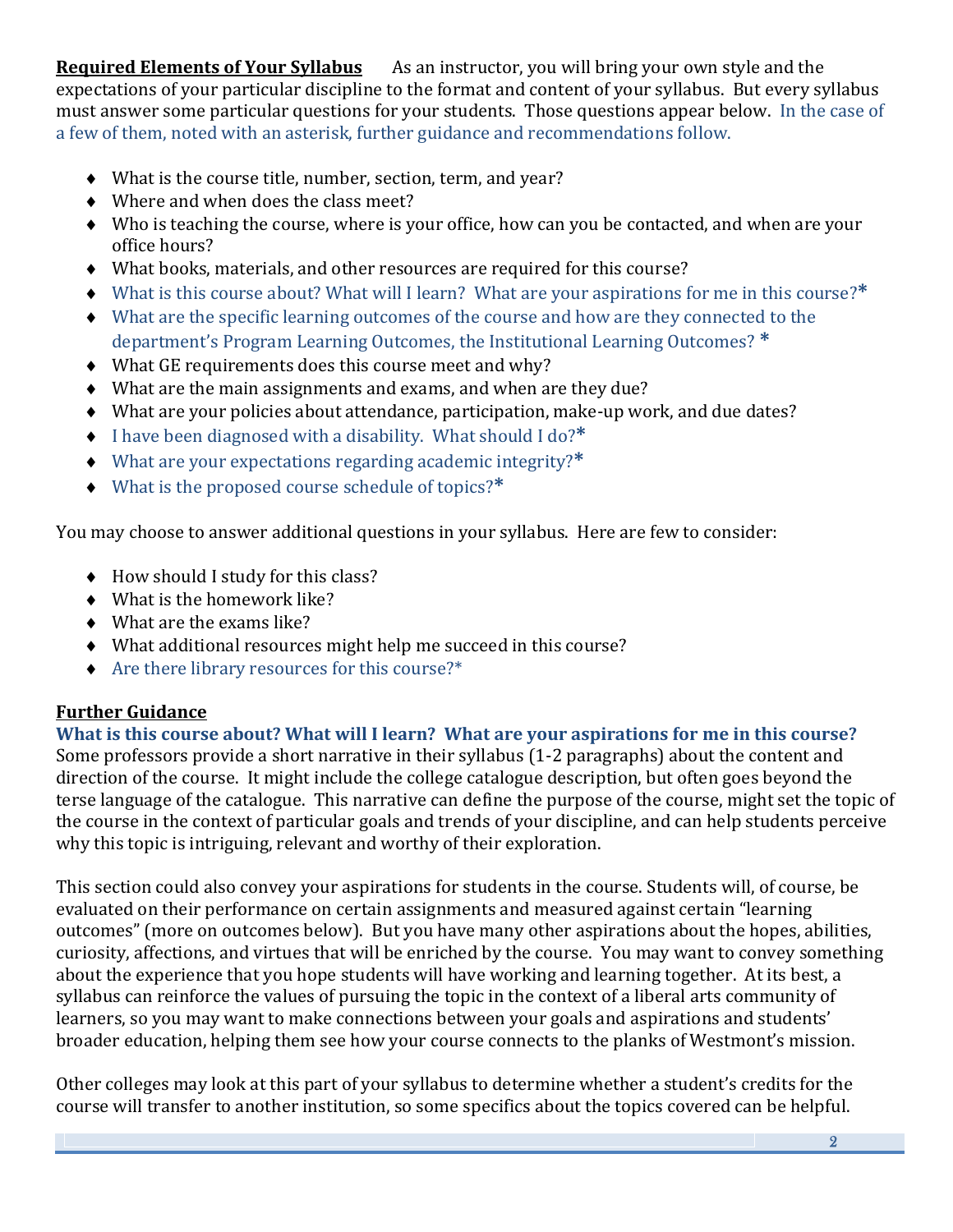# **What are the specific learning outcomes of the course and how are they connected to the department's Program Learning Outcomes, the Institutional Learning Outcomes?**

As part of an ongoing effort to assess how well our students are learning and how we might make adjustments in our courses and programs, every syllabus should identify some specific **course learning outcomes** (CLOs). The outcomes identify some of the specific knowledge, skills, or abilities students should be able to demonstrate following the successful completion of the course. You can consider attitudinal outcomes, such as civic engagement, diversity, professionalism, and respect for civility in interpersonal relations.

The number and kinds of outcomes per course will vary. Some experts recommend as few as three, and some as many as ten. It is important that you keep the number of learning outcomes manageable for you. *Since these are the outcomes that you will actually assess with specific tests, assignments, or other forms of evaluation, you should keep the number limited. Remember that outcomes need not capture all your goals and aspirations for your students. You can include broader, less measurable objectives when you answer the question above about aspirations.*

To help students see how your course fits into the mission of your department and the college, include information in this section about the links between your course learning outcomes, the **Program Learning Outcomes** (PLOs) for your department/program, and the **Institutional Learning Outcomes**.

Also indicate what activities in the course will enable you to determine whether students have achieved the course learning outcomes.

Below is brief checklist to guide your development of this section of the syllabus.

- $\Box$  The syllabus has a section titled "Course Learning Outcomes" (for the sake of consistency and clarity, it is important to use the word *outcome* here, rather than such words as *goals* or *objectives* or *standards*.);
- $\Box$  All the outcomes use active verbs to state what students can demonstrate, represent, produce or do (words such as *improve, understand, know* , *appreciate,* or *learn* belong in the section on goals and aspirations, but **not** here);
- $\Box$  When appropriate, at least some of the outcomes connect with your department's Program Learning Outcomes and the college's Institutional Learning Outcomes;
- $\Box$  The syllabus tells the reader how you will determine whether students are able to do what you want them to do by the end of the course (in other words, how the outcomes will be assessed);

You can find your department's **program learning outcomes** on your department's web page at http://www.westmont.edu/\_academics/departments/**[your discipline]**/program-review.html

For example:

[http://www.westmont.edu/\\_academics/departments/chemistry/program-review.html](http://www.westmont.edu/_academics/departments/chemistry/program-review.html)

A link to a document with the Institutional Learning Outcomes can be found here: http://www.westmont.edu/\_offices/institutional\_portfolio/program\_review/index.html

Note: some years ago, Westmont had a document called the Institutional Learning Standards. We have replaced these with the Institutional Learning Outcomes.

 $3<sup>3</sup>$ At the end of this guide are a few sample syllabus excerpts for this section.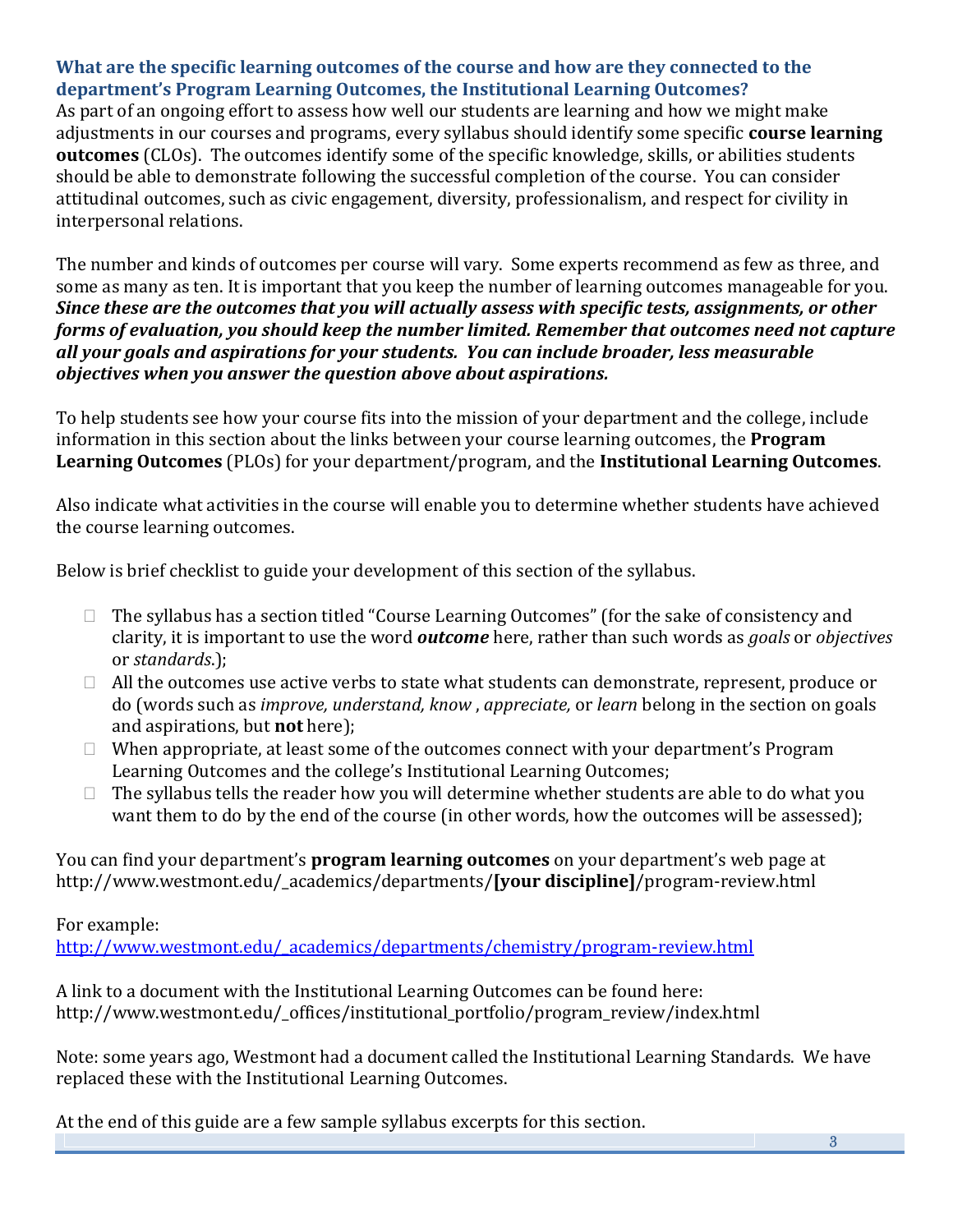## **I have been diagnosed with a disability. What should I do?**

Please include the following statement in your syllabus:

Students who have been diagnosed with a disability are strongly encouraged to contact the Office of Disability Services as early as possible to discuss appropriate accommodations for this course. Formal accommodations will only be granted for students whose disabilities have been verified by the Office of Disability Services. These accommodations may be necessary to ensure your equal access to this course.

Please contact Sheri Noble, Director of Disability Services. (310A Voskuyl Library, 565-6186[, snoble@westmont.edu\)](mailto:snoble@westmont.edu) or visit the website for more information[: http://www.westmont.edu/\\_offices/disability](http://www.westmont.edu/_offices/disability)

### **What are your expectations regarding academic integrity?**

Remind students of the college's policy on academic integrity and plagiarism, and spell out your own policy. You may also want to list resources that would help students avoid plagiarism. At a minimum, include a statement such as the following:

Dishonesty of any kind may result in loss of credit for the work involved and the filing of a report with the Provost's Office. Major or repeated infractions may result in dismissal from the course with a grade of F. Be familiar with the College's plagiarism policy, found at: [http://www.westmont.edu/\\_offices/provost/plagiarism/plagiarism\\_policy.html](http://www.westmont.edu/_offices/provost/plagiarism/plagiarism_policy.html)

### **What is the proposed course schedule of topics?**

- Include important and required dates (exams, major assignment due dates, and required attendance for visiting speakers, performances, etc.).
- If appropriate for your course, provide a daily or weekly schedule of topics and associated readings, activities, and assignments.
- Identify what may change as the semester progresses.

#### **Are there library resources for this course?**

Voskyl Library has provided this language you may choose to include in your syllabus.

Westmont librarians are available to help you. You can go to the Research Help Desk in the library for help with research for your assignments. You can also can set up an appointment with the librarian who serves your academic department . To identify a specific librarian and to find subject-specific resources, consult thelibrary's research guides at libguides.westmont.edu.

**Final Thought: Consider the Tone You've Set in Your Syllabus.** Once you have a draft of your syllabus, think about the tone you will set when your new students read your syllabus. Is the syllabus more punitive, or more inspiring? Have you set the tone for obedience or intellectual excitement? Are your expectations clear without being pedantic? Think about whether you prefer the first person plural (inclusive "we" language) or second person singular (familiar "you"). Consider your audience and how your syllabus will be read by prospective students, parents, colleagues, and accrediting agencies.

*These guidelines were compiled from previous Westmont documents, AAC&U guidelines, and policies of other colleges, including University of Utah, Baruch College, LeMoyne College, Cornell Center for Teaching Excellence, and Oberlin College.* 

*See also:* [http://www.aacu.org/liberaleducation/le-fa07/documents/le\\_fa07\\_DeathSyllabus.pdf](http://www.aacu.org/liberaleducation/le-fa07/documents/le_fa07_DeathSyllabus.pdf)